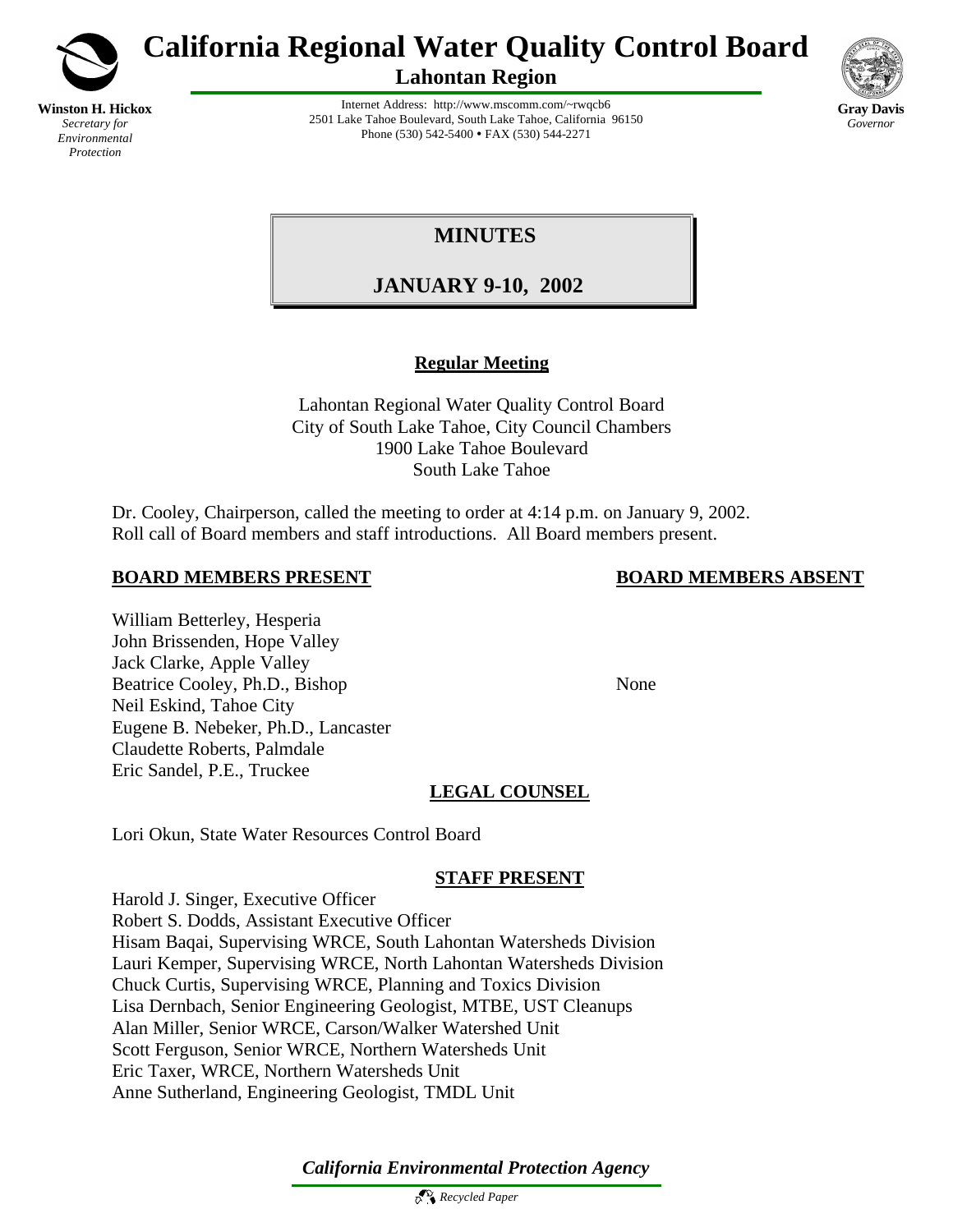Doug Smith, Associate Engineering Geologist,UST/DoD Unit Chris Stetler, Senior WRCE, Leviathan Mine Unit Bud Amorfini, Environmental Scientist, Carson Walker Watershed Unit Jason Churchill, Environmental Scientist, Carson/Walker Watershed Unit Robert Erlich, Environmental Scientist, Lake Tahoe Watershed Unit Mary Fiore Wagner, Environmental Scientist, Lake Tahoe Watershed Unit Robert Larsen, Environmental Scientist, Lake Tahoe Watershed Unit Judith Unsicker, Staff Environmental Scientist, CEQA & TMDLs Kara Russell, WRCE, Lake Tahoe Watershed Unit Laurie Scribe, Environmental Scientist, Leviathan Mine Unit Jeremy Sokulsky, WRCE, TMDL Unit Bruce Warden, Environmental Scientist, Lake Tahoe Watershed Unit Dave Roberts, Environmental Scientist, TMDL Unit Marietta Christoffersen, Office Technican Susan-Marie Hagen, Executive Assistant

#### **ADDRESSING THE BOARD**

Jeffory Scharff, Attorney Kenn Rieders, Prosser Lakeview Estates, Truckee Tom Dithridge, Department of Finance Rebecca Bond, Public Works, Placer County Dick Young, Lake Tahoe Hi-Lo's Leonard Turnbeaugh, Public Works Director, Alpine County Chris Gansberg, Board of Supervisors, Alpine County Edwin James, Carson Water Subconservancy Robert Baer, General Manager, So. Tahoe Public Utility District Hal Bird, South Tahoe Public Utility District Darlene Ruiz, Hunter Ruiz, IMC Chemicals Julie Conboy, Department of Water and Power, City of Los Angeles Lars Anderson, Lead Scientist, Exotic Weeds, USDA Agricultural. Research Service Dan Sussman, League to Save Lake Tahoe Jan Brisco, Sunnyside Marina Jody Lonergan, Director, District 3, Caltrans Dick Melim, Deputy Director, District 3, Caltrans Mike Lambott, Malcolm Drilling Terry Harvey, Malcolm Drilling Tom Walbom, Granite Construction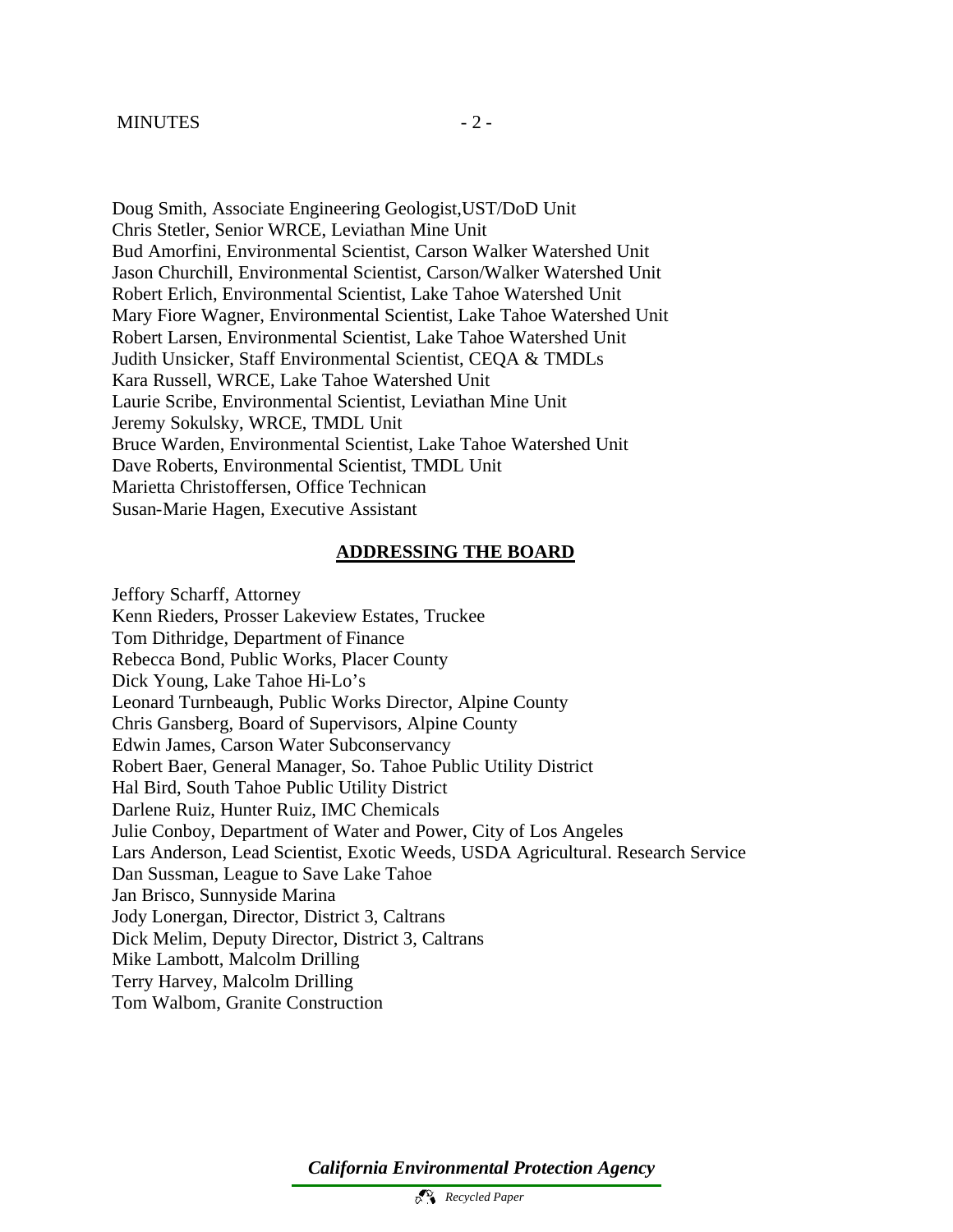.

#### **Regular Meeting 4:00 p.m. January 9, 2002**

#### **1. Executive Officer's Report** (Harold Singer)

Mr. Singer highlighted several items from the written report:

- Status of 2000-2001 Basin Plan Amendments
- Prosser Lakeview Estates Septic System Update (deferred to Public Forum section)
- Survey from the November 2001 Water Quality Coordinating Committee meeting
- Sampling in the Hinkley vicinity and nitrates related to a nearby dairy.
- Water Code Section 13269 and policies regarding waivers of discharge requirements and Assembly Bill 885 regarding septic systems and statewide guidelines.
- Basin Plan Amendments being considered by the State Water Resources Control Board (Robert Dodds)
- Mr. Singer handed out a news article from the Tahoe Daily Tribune (December 28, 2001) referring to a new well water treatment facility for treating water in South Lake Tahoe. The South Tahoe Public Utilities District will bring this well into operation in the spring of 2002.

The afternoon Board meeting session adjourned at 5:18 p.m.

#### **Regular Meeting, Continued to 7:20 p.m., January 9, 2002**

Chair Dr.Cooley convened the evening Board meeting session at 7:20 p.m.. She introduced the Lahontan Board members and Mr. Arthur Baggett, Jr., Chairperson of the California Regional Water Quality Control Board. All Board members were present including: Mr. John Brissenden; Mr. Jack Clarke; Dr.Eugene Nebeker; Mr. Eric Sandel, and the three new Lahontan Board members: Mr. William Betterley; Mr. Neil Eskind; and Ms. Claudette Roberts.

Mr. Arthur Baggett Jr, addressed the Board and welcomed the new and returning Board members. He updated the Lahontan Board on the State Water Resources Control Board's budget, petitions, enforcement, and water quality and water rights issues.

Mr. Singer introduced the staff members present from the Lahontan Regional Board, and Ms. Lori Okun, representing the Lahontan Regional Board as legal counsel.

#### **2. PUBLIC FORUM**

Chair Dr.Cooley opened the Public Forum portion of the meeting.

Mr. Jeffory Scharff, attorney for Tahoe Tom's, deferred his comments at this time.

*California Environmental Protection Agency* Mr. Kenn Rieders, private property owner in the Prosser Lake Estates subdivision,

 *Recycled Paper*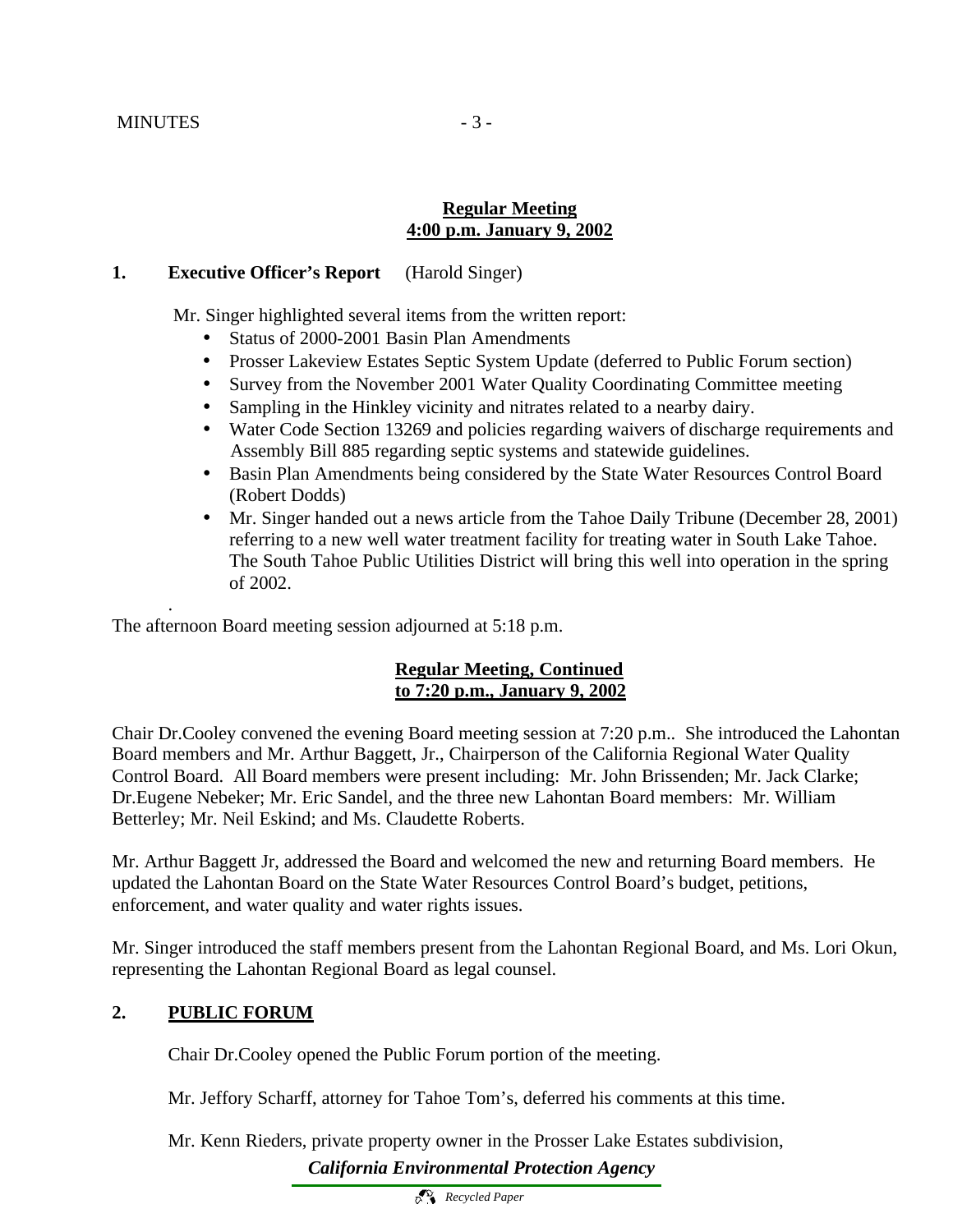Truckee area, addressed the Board on the progress of his work with Lahontan Board staff to address leach field and septic issues in his subdivision since he addressed the Board initially at the November14-15, 2001, Board meeting in Truckee.

## **3. MINUTES**

The Minutes of the Regular Meeting of November 14-15, 2001, in Truckee were approved.

**Motion:** Moved by Mr. Clarke, seconded by Mr. Sandel, **and unanimously carried**  to adopt the November 14-15, 2001, Minutes as proposed.

#### **ENFORCEMENT ACTION**

**4.** *Public Hearing –* **Consideration of a Rescission of a Cease and Desist Order No. 6-94-20 Against Placer County for Discharging and Threatening to Discharge Waste (Earthen Materials) from the McKinney-Rubicon Springs Road to McKinney Creek in Violation of Basin Plan Prohibitions, Placer County** 

Chair Dr. Cooley opened the Public Hearing and administered the oath.

Kara Russell, Lahontan Regional Board staff, gave the staff presentation explaining the history and background of discharges in the area. She gave the staff's recommendation that the Board rescind the Cease and Desist Order against Placer County.

Ms. Rebecca Bond, Associate Engineer, Placer County Department of Public Works, gave her presentation highlighting the history of Placer County's work on the road and the current efforts to implement a successful restoration project. She noted the formation of the "Friends of the Rubicon Trail" and the success of the Rubicon Trail Work Days.

Mr. Dick Young of the Lake Tahoe Hi-Lo's Club, addressed the Board citing his club's commitment to the ongoing maintenance, monitoring and preservation of the trail area. As an example, he noted signs along the road provided by the club advising users that it is a sensitive area and to keep all vehicles on the road. Mr. Young asked the Board to consider rescinding the Cease and Desist Order.

Mr. Singer and Lahontan Regional Board staff responded to questions from Board members. The Board commended the efforts of Placer County and the volunteer and user groups that have been working to restore and monitor the area.

There being no further comments or questions from the Board, Chair Dr. Cooley closed the hearing and called for a motion.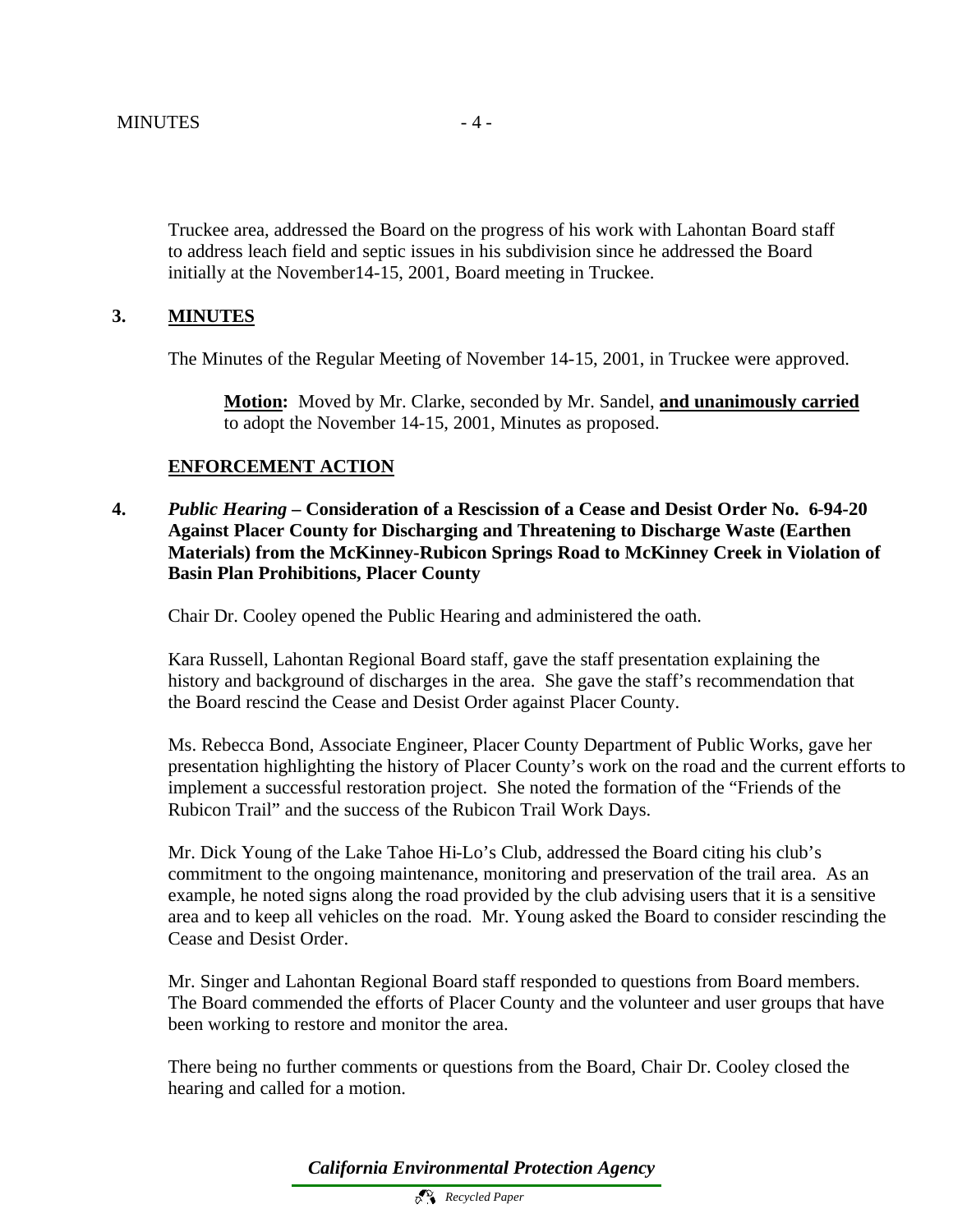**Motion:** Moved by Mr. Clarke, seconded by Mr. Sandel, to approve the staff recommendation on Item # 4 to rescind the Cease and Desist Order against Placer County. A **Roll Call Vote** was taken. The Board **voted unanimously to rescind** the Order.

#### **PLANS AND POLICIES**

## **5. Recommendations to the State Water Resources Control Board for the Update of the Lahontan Region's Section 303(d) List and Priorities for Total Maximum Daily Loads**

Chuck Curtis, Lahontan Regional Board staff, gave the staff presentation, noting the changes staff recommended to the proposed 303(d) list that was sent to the Board earlier with the staff report. He also distributed the following two letters and one email received after the close of the comment period: a letter from Board member Mr Betterley, a letter from the Sanitation Districts of Los Angeles County; and an email from Deirdre E. Flynn.

Mr. Curtis, Mr. Singer, and Mr. Baqai responded to comments and questions from Board members. Ms. Lori Okun commented on the issue of Waters of the United States.

Mr. Chris Gansberg, Alpine County Board of Supervisors, requested that the West Fork of the Carson River be put on the "Watch List" and not be included on the 303(d) List.

Mr.Leonard Turnbeaugh, Alpine County Director of Public Works and member of the Alpine County Resource Conservation District, addressed the Board with the same request as Mr. Gansberg.

Mr. Edward James, General Manager of the Carson Water Subconservancy District, addressed the Board and mentioned the lack of outside funding for data gathering if background sources of phosphate have not yet been identified. The groups he represents have offered to assist with funding if other local and regional agencies were ready to collaborate and work with each other along with the U.S. Geological Survey and the U.S. Environmental Protection Agency.

Mr. Hal Bird and Mr. Robert Baer, General Manager, of the South Tahoe Public Utilities District, also asked that the West Fork of the Carson River not be added to the 303(d) list. They also requested that, in the event that it is listed, that funding be considered a high priority.

Darlene Ruiz of Hunter-Ruiz Associates, representing IMC Chemicals, addressed the Board and asked that Searles be placed on the "4<sup>th</sup> list" under Section 148.27, Subsection A, in the Federal Regulations.

Julie Conboy, deputy attorney with the City of Los Angeles, Department of Water and Power, addressed the Board regarding Haiwee Reservoir, currently listed on the 303(d) list, and asked that it not be listed.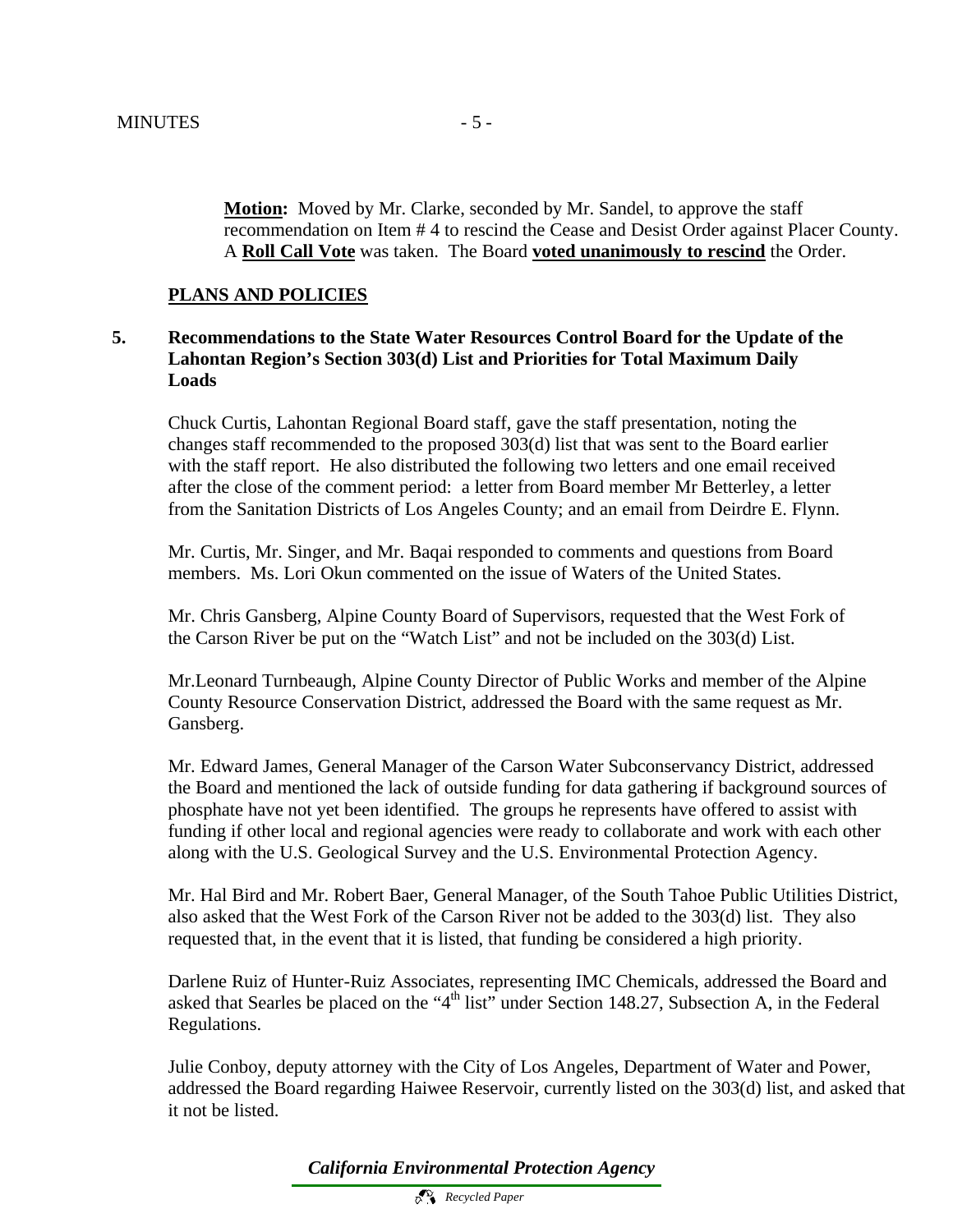Chair Dr. Cooley called a short recess at 9:55 p.m. The Board meeting reconvened at 10:10 p.m.

Mr. Singer addressed procedural questions posed by the Board.

Mr. Curtis and staff recommended that the Board adopt a resolution: 1) accepting the proposed designations for the 303(d) list, including the late revision to the Proposed Recommended Table which removed the addition of the Mojave River from the attached list; 2) that the Mojave River be added to the "Watch List".

The Board discussed the possibility of adding language relating to the Waters of the United States. Staff and Ms. Okun responded to questions from the Board and the additional wording was dropped from consideration.

Chair Dr. Cooley asked the Board if there were any more questions and then called for a motion.

**Motion:** Moved by Mr. Clarke, seconded by Mr. Sandel, to accept staff's recommendation for Item # 5 as amended and adopt a resolution recommending to the State Water Resources Control Board that it update the Lahontan Region's 303(d) List according to the revised recommendations in the Table, including the late revision to the Proposed Recommended Table, which removed the Mojave River from the updated 303(d) List. The Mojave River was added to the "Watch List".

The Board members considered the resolution. Chair Dr. Cooley said she would agree to accept, but with relunctance. Mr. Nebeker asked the Board to vote on the motion.

Chair Dr. Cooley called for a **voice vote**. The following Board members **voted in favor** of the motion: Mr. Brissenden: Mr. Clarke; Chair Dr. Cooley; Mr. Eskind; Dr. Nebeker; Ms. Roberts; Mr. Sandel. **Voting against** the motion:Mr. Betterley, who stated that he could agree to adopt all recommendations except the addition of the West Fork of the Carson River to the 303(d) list. Chair Dr. Cooley stated that the **motion carried** with one opposing vote.

## **STATUS REPORT**

#### **6. Status Report on Caltrans Lake Tahoe Environmental Improvement Program (EIP) Master Plan**

Robert Erlich, Lahontan Regional Board staff, made brief introductory comments and highlighted background information on this item. He then introduced Dick Melim, Deputy Director, Caltrans, District 3.

Mr. Melim gave a presentation to the Board members, titled "A Progress Report on Caltrans' Environmental Improvement Program at Lake Tahoe", which addressed erosion and storm water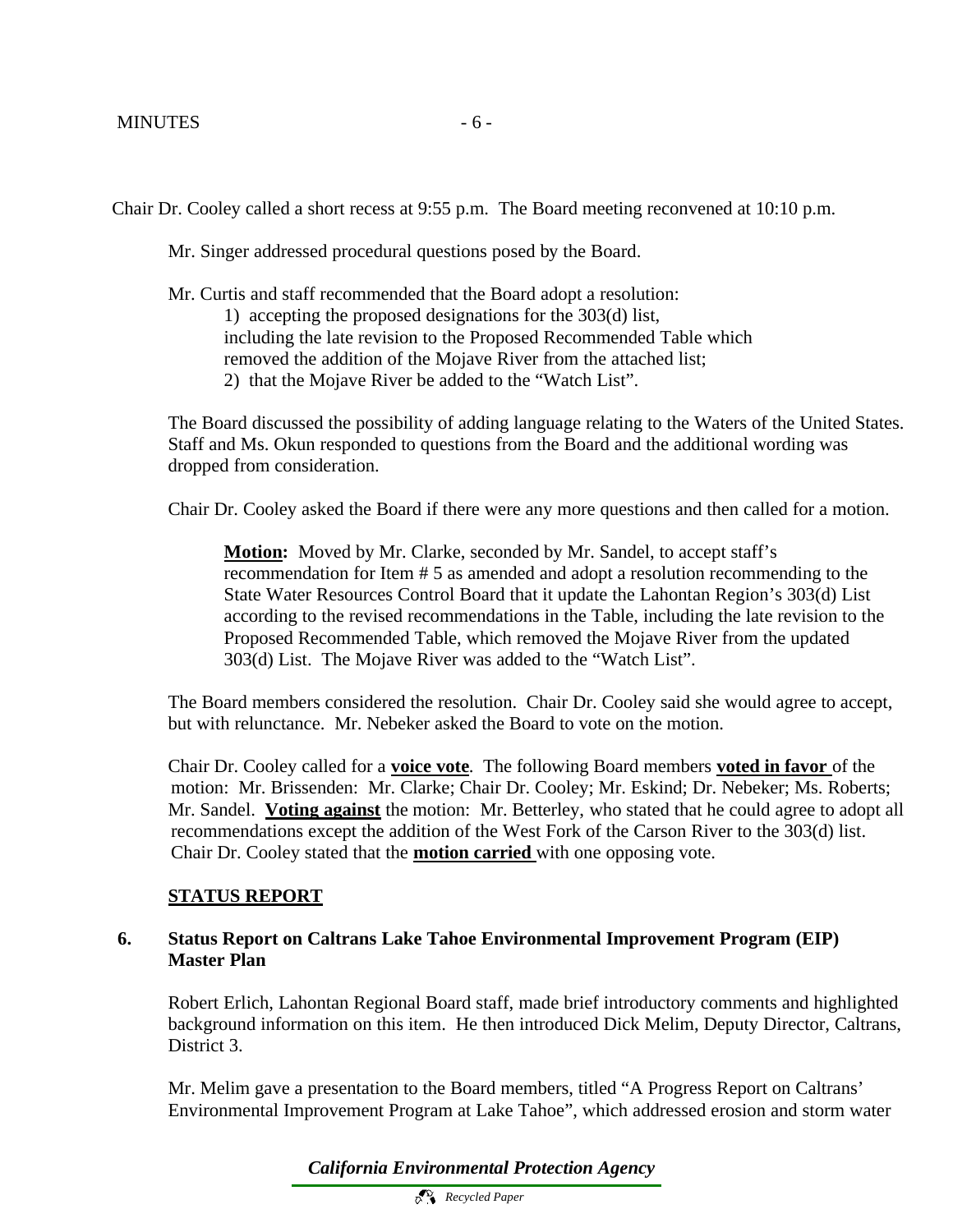runoff issues in the Lake Tahoe Basin. He also introduced from her seat in the audience, Jody Lonergan, Director, District 3, Caltrans.

Mr. Singer commended Caltrans on changing its specification to acquire higher quality sand with lower phosphorus content for use as road sanding during snow events in the Tahoe Basin. Board members Mr. Clarke, Mr. Sandel and Mr. Brissenden concurred and applauded Caltrans for its efforts. Mr. Melim responded to questions from the Board. Mr. Brissenden asked that Mr. Singer forward this information to District 10, Caltrans, to use with its projects along the Carson River.

The evening Board meeting session adjourned at 10:55 p.m.

## **Regular Meeting, Continued to 8:30 a.m., January 10, 2002**

Chair Dr. Cooley called the morning session of the Board meeting to order at 8:40 a.m. All Board members were present including: Mr. Betterley; Mr. Brissenden; Mr. Clarke; Dr. Cooley; Mr. Eskind Dr. Nebeker; Ms. Roberts; and Mr. Sandel.

## **OTHER BUSINESS**

## **7. Proposed Application of Aquatic Herbicides to Control the Invasive Weed, Eruasian Water-Milfoil, in Lake Tahoe – Consideration of a Notice of Exclusion Denying Coverage Under the Statewide Aquatic Pesticides General Permit to the Tahoe Keys Property Owner's Association (TKPOA)**

Mr. Singer introduced the issue of Aquatic Herbicides and Lake Tahoe, and directed the following question to the Board for consideration: "Is it appropriate to allow the use of herbicides in Lake Tahoe using the State Board's General NPDES Permit?"

Jason Churchill, Lahontan Regional Board staff, gave the staff presentation and background information on the aquatic plant, Eruasian watermilfoil, *myrlophyllum spicatum*. He addressed the history of the invasive weed and its current status in the waterways of the Tahoe Keys and other sites and marinas at Lake Tahoe, and described various management tools. Mr. Churchill explained the General NPDES Permit and Notice of Exclusion (NOE), and the Basin Plan Prohibitions.

Mr. Singer, and Ms. Okun answered questions from Board members.

Mr. Churchill introduced Dr. Lars Anderson, Lead Scientist with the Exotic & Invasive Weed Research Center, U.S.D.A. Agricultural Research Service, Weed Science Program at UC Davis.

Mr. Anderson gave a presentation on Eurasian watermilfoil and its potential water quality and ecological impacts. He described the concern caused by the spread of watermilfoil to numerous sites around Lake Tahoe. He noted similar problems in other parts of the nation. He stressed the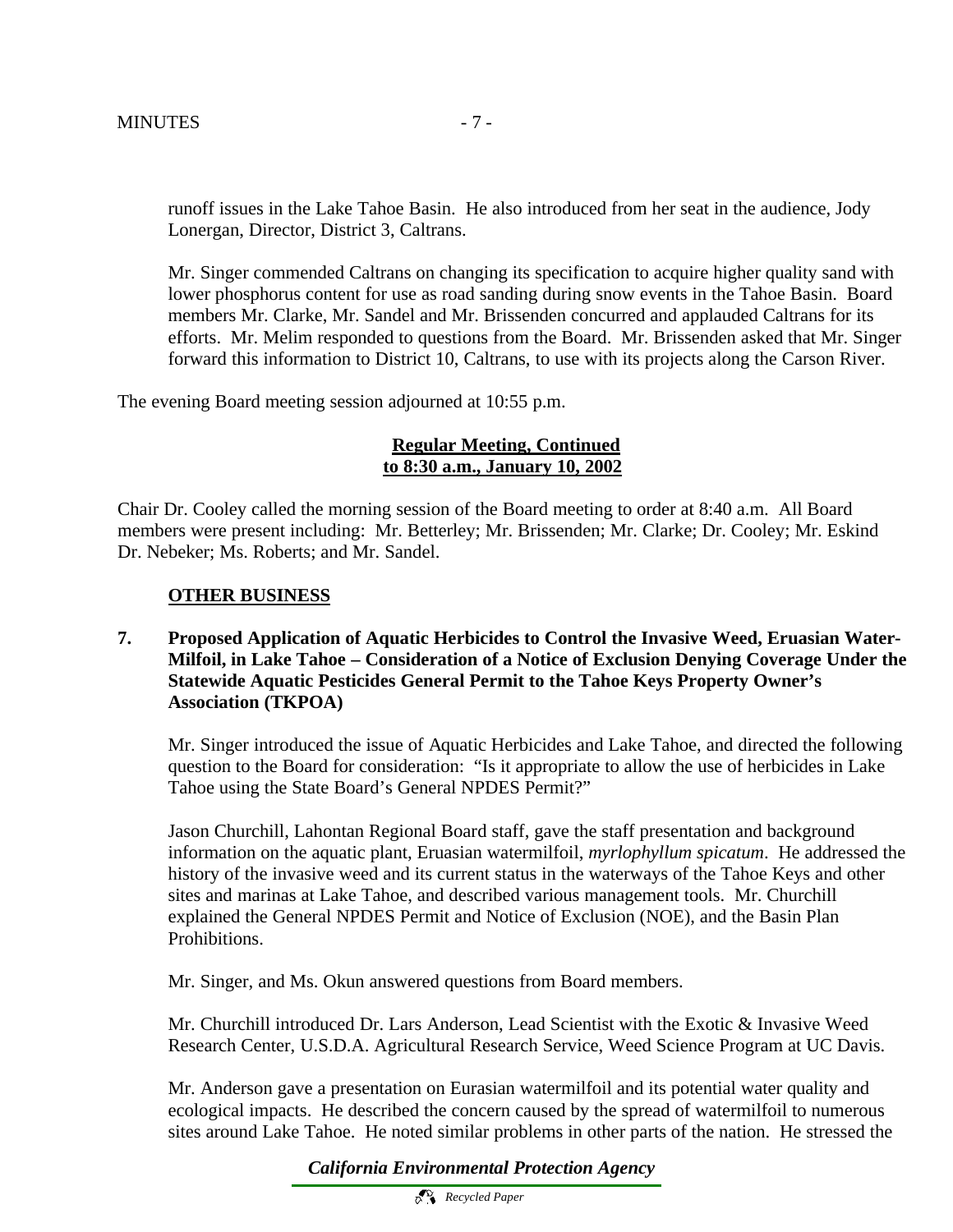urgent need for eradication through the use of one or more management tools. Mr. Anderson mentioned that he had spoken to the Lahontan Regional Board five years earlier on this topic.

The Board asked Mr. Anderson if he could recommend an eradication and monitoring project for this invasive aquatic weed that would be effective in Lake Tahoe. He said that he could, but only for small scale use.

Ms. Jan Briscoe of Sunnyside Marina located on the west shore of Lake Tahoe, addressed the Board noting that the marina would be interested in being part of a pilot project at Lake Tahoe. She expressed concern about the watermilfoil infestation at Sunnyside Marina and urged that appropriate action being taken to control this weed where it exists in Lake Tahoe.

Mr. Dan Sussman of the League to Save Lake Tahoe, addressed the Board and shared the concerns of his organization with Board members in terms of overuse and potential toxicity from repeated applications of aquatic herbicides.

Mr. Singer and staff responded to questions from the Board. Mr. Singer stated his intent to issue a Notice of Exclusion to TKPOA and to use his discretion in responding to any future proposals unless directed otherwise by the Board.

Lauri Kemper mentioned that staff would be participating in the upcoming kickoff meeting for the Lake Tahoe Noxious Weed Coordinating Group, an inter-agency effort scheduled for January 16<sup>th.</sup> She noted that watermilfoil management would be on the agenda.

Regional Board staff will report to the Board on the progress of this issue at the February Board meeting.

Chair Dr. Cooley closed the discussion.

A short recess was called at 10:35 a.m. The Board meeting reconvened at 10:45 a.m.

#### **ENFORCEMENT ACTION**

**11.** *Public Hearing –* **Consideration of an Administrative Civil Liability (ACL) Order Against Pacific Bell Telephone Company for the Unauthorized Discharge of Earthen Materials to a Storm Water Conveyance and Thence to Lake Tahoe, El Dorado County, in Violation of Waste Discharge Requirements and Basin Plan Prohibitions**

Public Hearing of the ACL for Pacific Bell Telephone Company was waived and Item # 11 was removed from the agenda.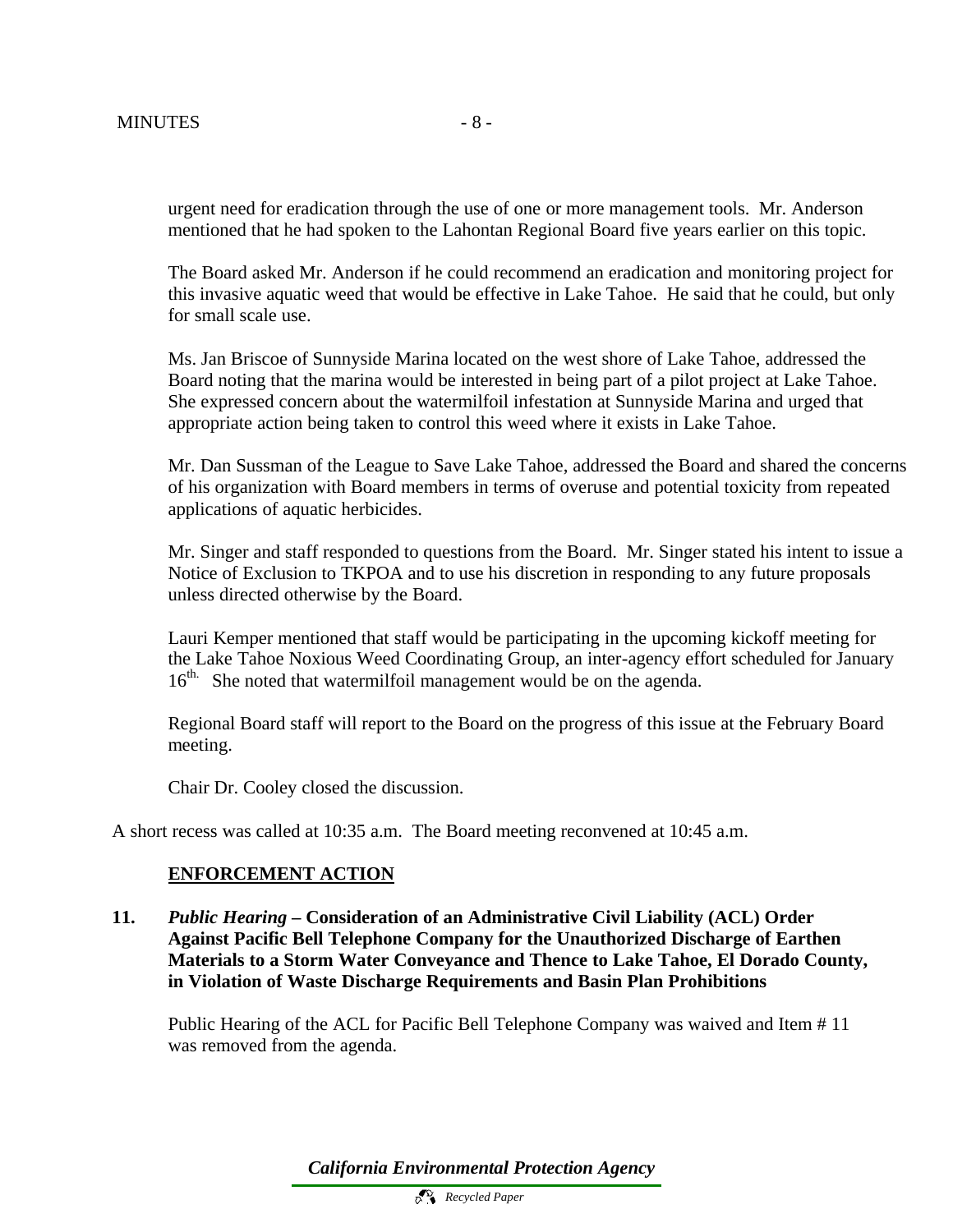**12.** *Public Hearing –* **Consideration of an Administrative Civil Liability (ACL) Order for the California Department of Transportation, District 3, for Violation of Waste Discharge Prohibitions Prescribed in the Water Quality Control Plan for the Lahontan Region, Violation of State Water Resources Control Board Order No. 99-06-DWQ, and Violation of Waste Discharge Requirement Waiver Conditions for Discharge of Earthen Materials to Waters of the Truckee River Hydrologic Unit, on August 1, 2001, Interstate 80 Rehabilitation Boca/Floristan Project, Nevada County – WDID No. 6A03CT3A1U**

The complaint for Item # 12 was withdrawn from the agenda by Mr. Singer.

**13.** *Public Hearing –* **Consideration of an Administrative Civil Liability (ACL) Order for the California Department of Transportation, District 3, for Violation of Waste Discharge Prohibitions Prescribed in the Water Quality Control Plan for the Lahontan Region, Violation of State Water Resources Control Board Order No. 99-06-DWQ, and Violation of Waste Discharge Requirement Waiver Conditions, for Discharge of Earthen Materials to Waters of the Truckee River Hydrologic Unit, on August 2, 2001, Interstate 80 Rehabilitation Boca/Floristan Project, Nevada County – WDID No.6A03CT3A21U**

Chair Dr. Cooley opened the Public Hearing and administered the oath.

Eric Taxer, Lahontan Regional Board staff, made the staff presentation and recommendation that the ACL complaint amount be reduced from \$10,000 to \$4,000.

Ms. Jody Lonergan, Director, District 3, Caltrans, introduced herself and two other Caltrans project personnel in the audience: Mr. John Rodriguez, Deputy for Caltrans Project Construction; and Mr. John Hancock, Senior Resident Engineer for Caltrans. Ms. Lonergan began the presentation for her agency with some general comments on the three agenda items dealing with Caltrans: Items # 13, 14 and 15. She informed the Board that all complaints being heard today were related to a major construction project to rehabilitate eleven miles of highway and associated bridges on Interstate 80 from just east of Truckee to Floristan. Ms. Lonergan stated that the work is being performed under an \$86 million-dollar, multi-year contract with Granite Construction Company. The contract between Caltrans and Granite Construction requires the project be built while adhering to all water quality permits. She noted that Caltrans may hold Granite Construction Company responsible for any fines imposed by the Board and wanted to provide its contractors and subcontractors with an opportunity to make presentations to the Board at this time.

Regarding Item # 13, Ms. Lonergan stated that Caltrans remains neutral on the Lahontan Regional Board staff's recommendation, but wanted to address and correct several facts as they are stated in the complaint. She said that these "facts" were related to the allegation that the subcontractor, Malcolm Drilling, had washed earthen materials off a drill casing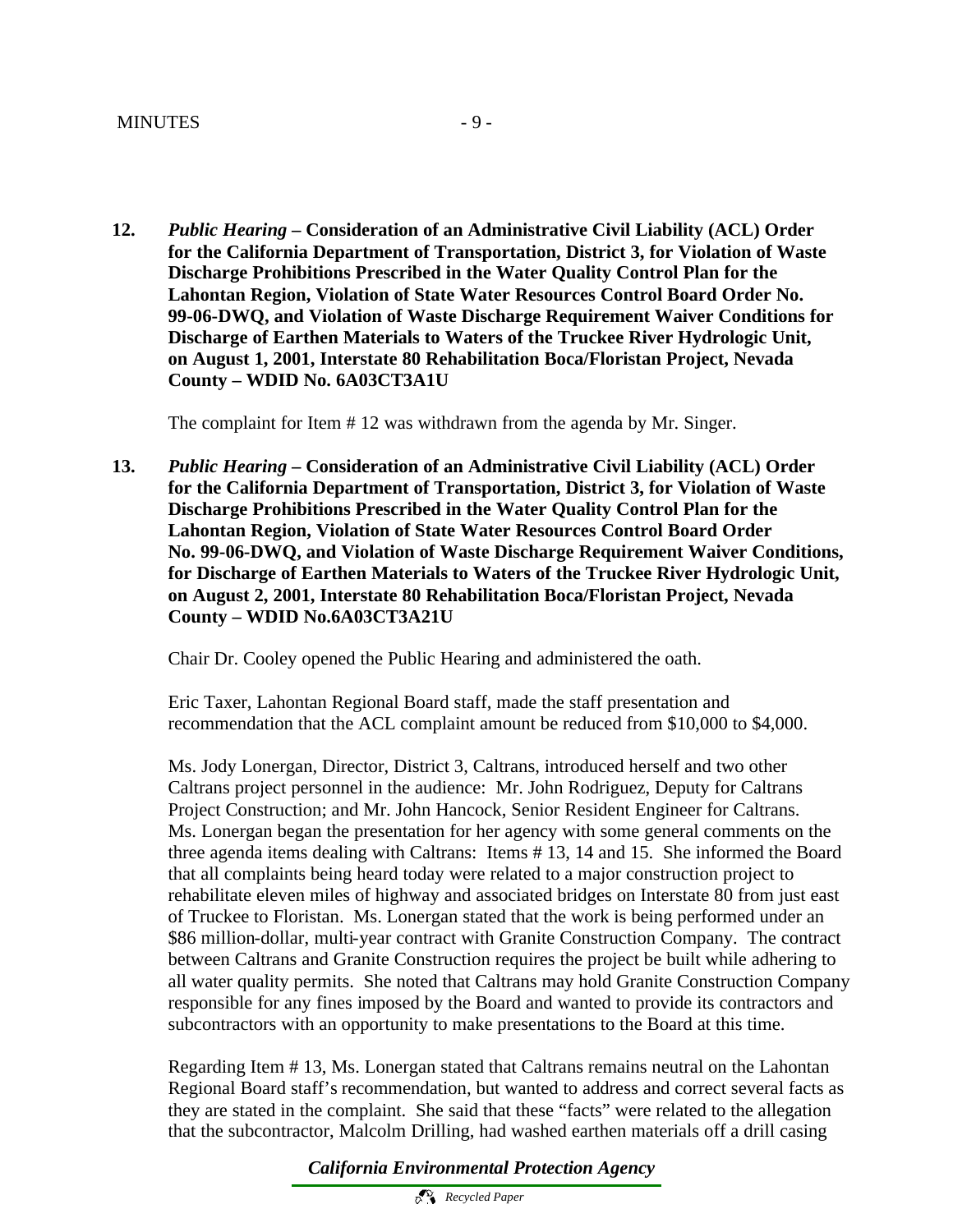directly into the Truckee River on August 2, 2001. Ms. Lonergran included the following information: that Malcom Drilling staff were allegedly washing the drill casing over the

diversion area, however if in fact any discharge had occurred to the Truckee River, it was restricted to a very small amount of overspray from that washing operation and did not include earthen materials. When Caltrans staff observed this activity, it was immediately stopped, and the activity was relocated to a more appropriate location.

Ms. Lonergan introduced Mr. Tom Walbom of Granite Construction, the major contractor for the I-80 highway rehabilitation project, and Mr. Mike Lambott and Mr. Terry Harvey of Malcolm Drilling, subcontractors with Granite Construction.

Mr. Mike Lambott, of Malcolm Drilling, next addressed the Board, stating that he was the Supervisor in charge of the drilling project that day. He disagreed with some of the details listed in the report of the incident. He contended that the alleged discharge problem was due to an optical illusion, evident from the distance and angle of the viewing location where the Caltrans inspector was standing on the other side of the Truckee River. Mr. Lambott presented the Board with some black and white photocopies of the scene.

Mr. Lambott and Regional Board staff responded to questions from Board members.

Chair Dr. Cooley closed the hearing and the Board discussed the incident. She called for a motion from the Board.

**Motion**: Moved by Dr. Nebeker, seconded by Mr. Sandel, to reject the ACL Order against Caltrans regarding Item # 13. Chair Dr. Cooley called for a **Voice Vote**. The Board members **voted unanimously in favor** of the motion:

**14.** *Public Hearing –* **Consideration of an Administrative Civil Liability Order(ACL) for the California Department of Transportation District 3, for Violation of Waste Discharge Prohibitions Prescribed in the Water Quality Control Board Order No. 99-06-DWQ, Violation of Waste Discharge Requirement Waiver Conditions, for Discharge of Earthen Materials to Waters of the Truckee Hydrologic Unit, on July 10 and on September 12, 2001, Interstate 80 Rehabilitation Boca/Floriston Project, Nevada County – WDID No 6A03CT3A21U.**

Chair Dr. Cooley opened the hearing and administered the oath.

Eric Taxer, Lahontan Regional Board staff, made the staff presentation regarding discharges of sediment-laden stormwater into the Truckee River. The staff recommended that the Board adopt the ACL for Caltrans.

Ms. Lonergan disputed the second incidence listed in the complaint regarding discharge into the Truckee River. She again introduced Mr. Tom Walbom of Granite Construction. Mr. Walbom's presentation refuted the two discharge incidents noted in the ACL regarding the stockpiled earthen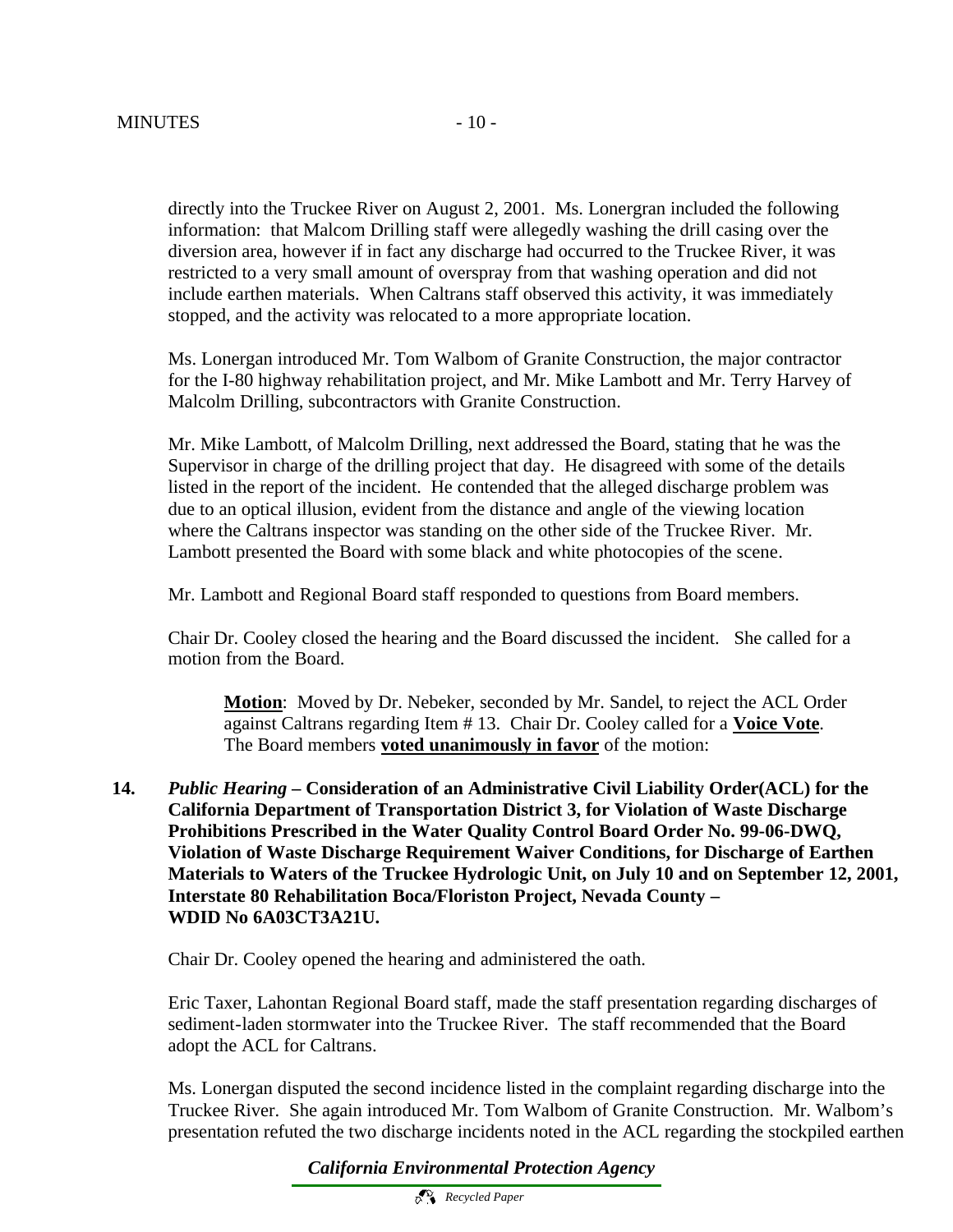materials. Mr. Walbom introduced Mr. Brian Roll, Caltrans engineer and manager for this project, who a presented a video showing the earthen stockpiles along the section of Interstate 80 currently under construction near Truckee.

Mr. Ferguson and Mr. Taxer responded to questions from the Board. Mr Ferguson displayed a photo show a storm event on that section of highway during construction and substantiating that Best Management Practices were not adequate for the storm event and were not to specifications. Mr. Ferguson summarized and answered questions from Board members.

Chair Dr. Cooley asked for any last comments. There were none and she closed the public hearing. The Board summarized its findings. Ms. Okun stated that the legal basis justifies the staff's recommendations.

Chair Dr. Cooley called for a motion.

**Motion**: Moved by Mr. Brissenden, seconded by Mr. Sandel, to accept the staff recommendation on Item # 14 and adopt as proposed the ACL confirming the ACL Complaint.

Chair Dr. Cooley asked for a **voice vote**. The following Board members **voted in favor** of the motion: Mr. Betterley; Mr. Brissenden; Mr. Clarke; Chair Dr. Cooley; Mr. Eskind; Ms. Roberts; and Mr. Sandel. **Voted against**: Dr. Nebeker. **Motion carried** with one opposing vote.

**15.** *Public Hearing –* **Consideration of an Administrative Civil Liability (ACL) Order for the California Department of Transportation, District 3, for Violation of Waste Discharge Prohibitions Prescribed in the Water Quality Control Plan for the Lahontan Region, Violation of State Water Resources Control Board Order No. 99-06-DWQ, and Violation of Waste Discharge Requirement Waiver Conditions, for Discharge of Earthen Materials to Waters of the Truckee Riber Hydrologic Unit, on September 19, 2001, Interstate 80 Rehabilitation Boca/Floristan Project, Nevada County – WDID No. 6A03CTA21U**

Chair Dr. Cooley opened the Public Hearing on Item # 15 and continued it to the March Board meeting.

#### **8. Reports by Chair and Board Members**

Mr. Clarke asked Lahontan staff if any new information on classified injection wells could be reported to the Board. The Board thanked Governor Gray Davis for the appointment of the new Board members to the Lahontan Regional Board. Dr. Nebeker mentioned an article appearing recently in the Los Angeles Times about the Tahoe Regional Planning Agency and an upcoming Supreme Court decision. Dr. Nebeker and Ms. Roberts recommended the availability of the Palmdale Water District office as a future Board meeting site.